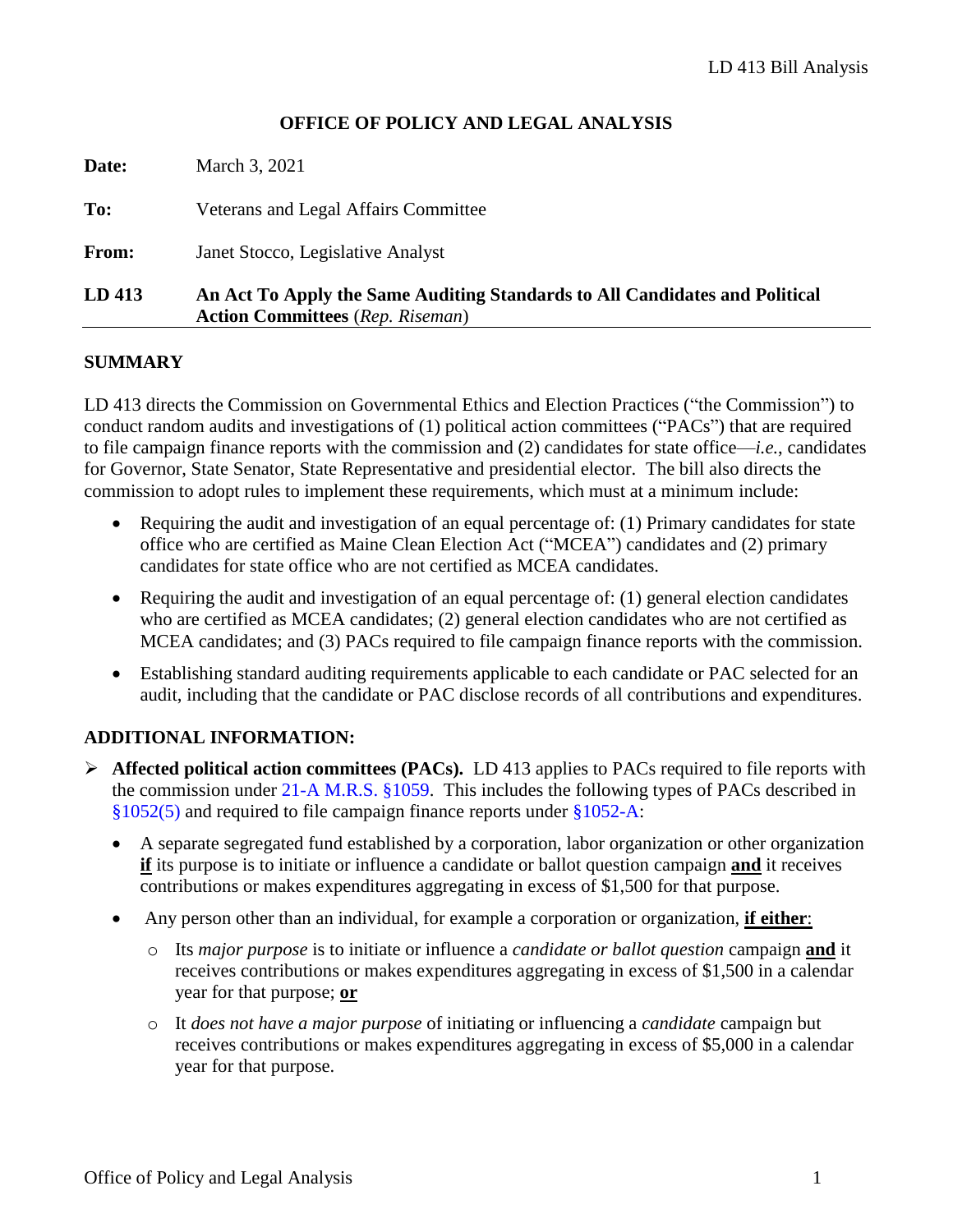- $\triangleright$  **Not included**. The bill does not require audits of ballot question committees, defined in [§1056-B](http://legislature.maine.gov/legis/statutes/21-A/title21-Asec1056-B.html) as persons that do *not have a major purpose* of initiating or influencing *a ballot question campaign* but that receive contributions or make expenditures aggregating in excess of \$5,000 for that purpose.
- ➢ **Current law and practice: auditing MCEA candidates**. The Ethics Commission is required by [21-](http://legislature.maine.gov/legis/statutes/21-A/title21-Asec1125.html) [A M.R.S. §1125\(12-B\)](http://legislature.maine.gov/legis/statutes/21-A/title21-Asec1125.html) to audit the campaign of each gubernatorial candidate who receives funding under the MCEA. Although not required by law, the Ethics Commission also currently conducts random audits of 20% of the legislative MCEA candidates each election cycle. The approximately \$40,000 cost of these legislative-candidate audits is paid out of the Maine Clean Election Fund.
- ➢ **Past legislation**. LD 413 is substantively identical to [LD 1187](http://www.mainelegislature.org/legis/bills/getPDF.asp?paper=HP0861&item=1&snum=129) from the 129th Legislature. VLA voted 8-5 in favor of [an amendment](http://www.mainelegislature.org/legis/bills/getPDF.asp?paper=HP0861&item=2&snum=129) to LD 1187 that struck and replaced the bill text with a General Fund appropriation to cover the cost (\$52,000) of conducting random post-election audits of 20% of non-MCEA legislative candidates. LD 1187 ultimately died on the Special Appropriations table.

# **ISSUES RAISED AT PUBLIC HEARING**

**Ethics Commission concerns**. In his testimony, the Executive Director of the Ethics Commission raised several concerns regarding the Ethics Commission's ability to implement the bill.

- ➢ **Financial:** The Ethics Commission does not have sufficient non-MCEA funds to contract with an outside accounting firm or to hire additional staff to conduct the audits of traditionally financed candidates and PACs envisioned by the bill. In addition, Maine Clean Election Fund dollars may not be utilized to finance these audits. *See* [21-A M.R.S. §1124\(1\)](http://legislature.maine.gov/legis/statutes/21-A/title21-Asec1124.html) ("The Maine Clean Election Fund is established to finance the election campaigns of certified Maine Clean Election Act candidates running for Governor, State Senator and State Representative and to pay administrative and enforcement costs of the commission *related to this Act*.") (emphasis added).
- ➢ **Staff:** Although current Ethics Commission staff do not possess sufficient expertise to conduct true audits of non-MCEA candidates and PACs, commission staff would be willing to conduct investigations that involve: requiring a randomly selected percentage of traditionally financed candidates and PACs to submit their monthly bank statements to the commission and then comparing those bank statements with the contributions and expenditures reported by those traditionally financed candidates and PACs in their campaign finance reports. It would not be possible for staff to conduct these investigations during an election year, however, when they are engaged in performing other statutorily required duties. In addition, if conducted during nonelection years, these investigations would necessarily reduce staff time for preparing written guidance, conducting rulemaking and completing other projects.

## **INFORMATION REQUESTS**

**To bill sponsor:** Can you provide evidence demonstrating that increased auditing increases compliance with campaign-finance laws?

**To analyst**: If the bill is enacted, would the cost of hiring additional Ethics Commission staff or the costs of contracting with an outside auditing firm be reflected in the fiscal note?